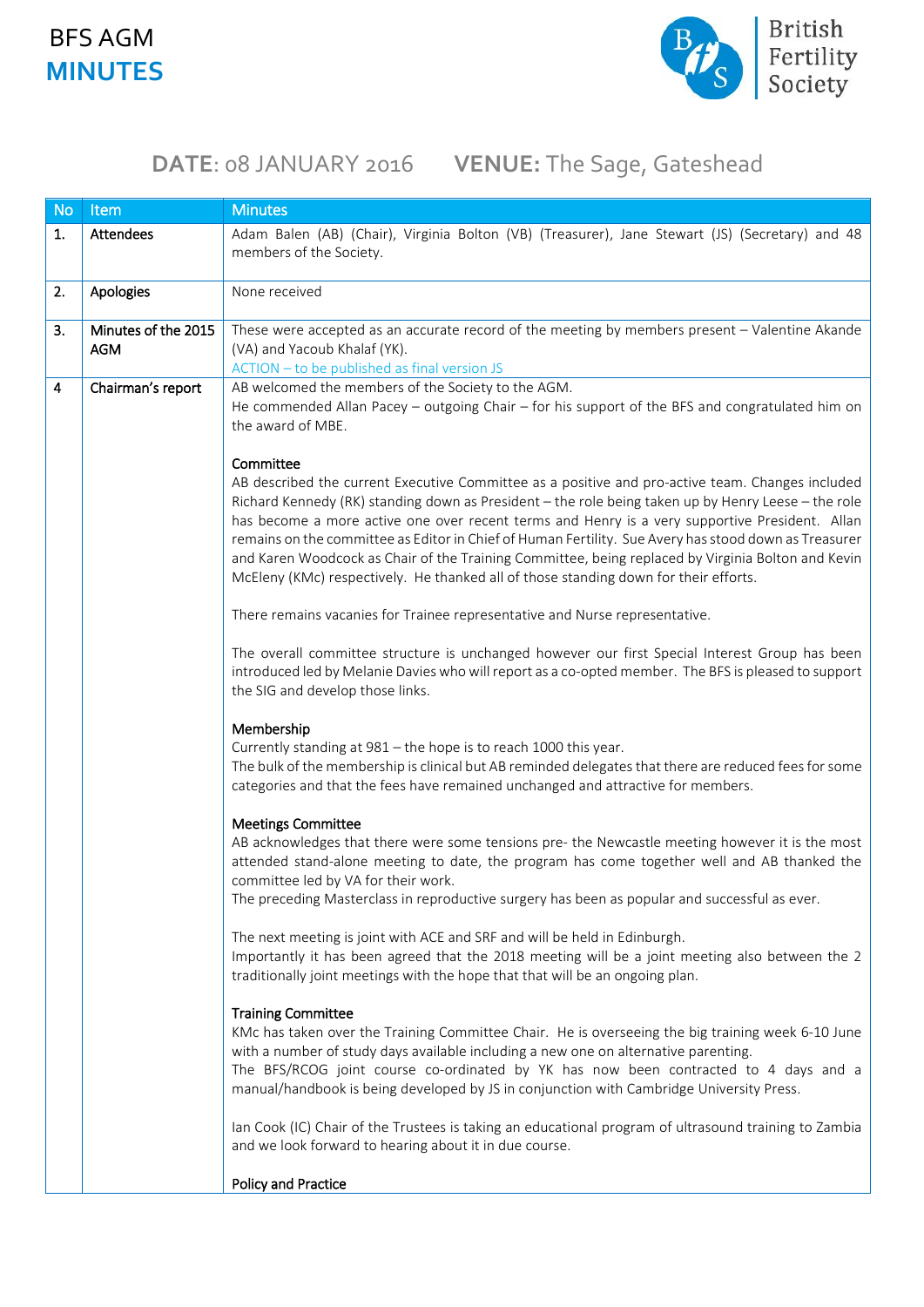### BFS AGM **MINUTES**



AB acknowledged that it took time to get papers together but that they were considered very valuable pieces of work when published. AB listed those published over the last year and confirmed there were 6 further in preparation.

### Human Fertility

AB wanted to acknowledge the work of Sandra Downing – the unsung BFS hero for her work on HF. The Editorial Board were listed and thanked. It was good that there has been much interest in the Ed Board vacancies.

Publication of HF has now moved back to Taylor and Francis with the expectation of better marketing opportunities and economies of scale.

HF Impact Factor will hopefully continue to increase.

#### Website

The work of Steve Grant (webmaster) and his team was commended for the new website and JS for her work in its development. Comments from the membership about the website would be welcomed.

#### Social Media

The society is working to increase media presence. AB tweets.

#### Key Objectives

These are listed on the website but AB highlighted some specific areas of development.

Developing with sister societies as well as INUK and HFEA we have a number of postcards for patient information which are in the process of being revamped. The society will attend the Fertility Show to offset some of the commercial element and also the Parenting shows.

A number of consultations have been responded to on behalf of members.

RK is the new President of IFFS and Mark Hamilton (MH) (ex-Chair) represents the BFS on the IFFS management committee.

#### Honorary Membership

Honorary Memberships have been conferred at this meeting to RK and MH.

#### Mentoring & Schools program

Introduced by KMc, the mentoring program started last year and is continuing 100 Newcastle youngsters from local schools have attended a skills and careers session at this meeting giving very positive feedback. It is hoped that this may be extended in the future.

#### Secretariat

A tendering process for the BFS secretariat was completed at the end of the year and Profile Productions appointed to take over. The committee look forward to working with the team. AB thanked Rachael Simeone and the Bioscientifica team for past work and Kate Sargent and the team for the Gateshead meeting.

#### Charity/company merger

IC was commended for his invaluable work wit the Trustees committee to move this forward. It is a big task yet to complete.

#### Fertility Education

This is a developing role for the BFS highlighted with the Fertility Health Summit planned. This was an open meeting aimed ad educators, youth organisations, DoH, DoE, PHSE tutors etc. A planning meeting next week will bring this together. The RCOG is supporting financially and Emma Gilgunn-Jones the RCOG new Press Officer is involved. It is an exciting initiative with both TV and radio involvement.